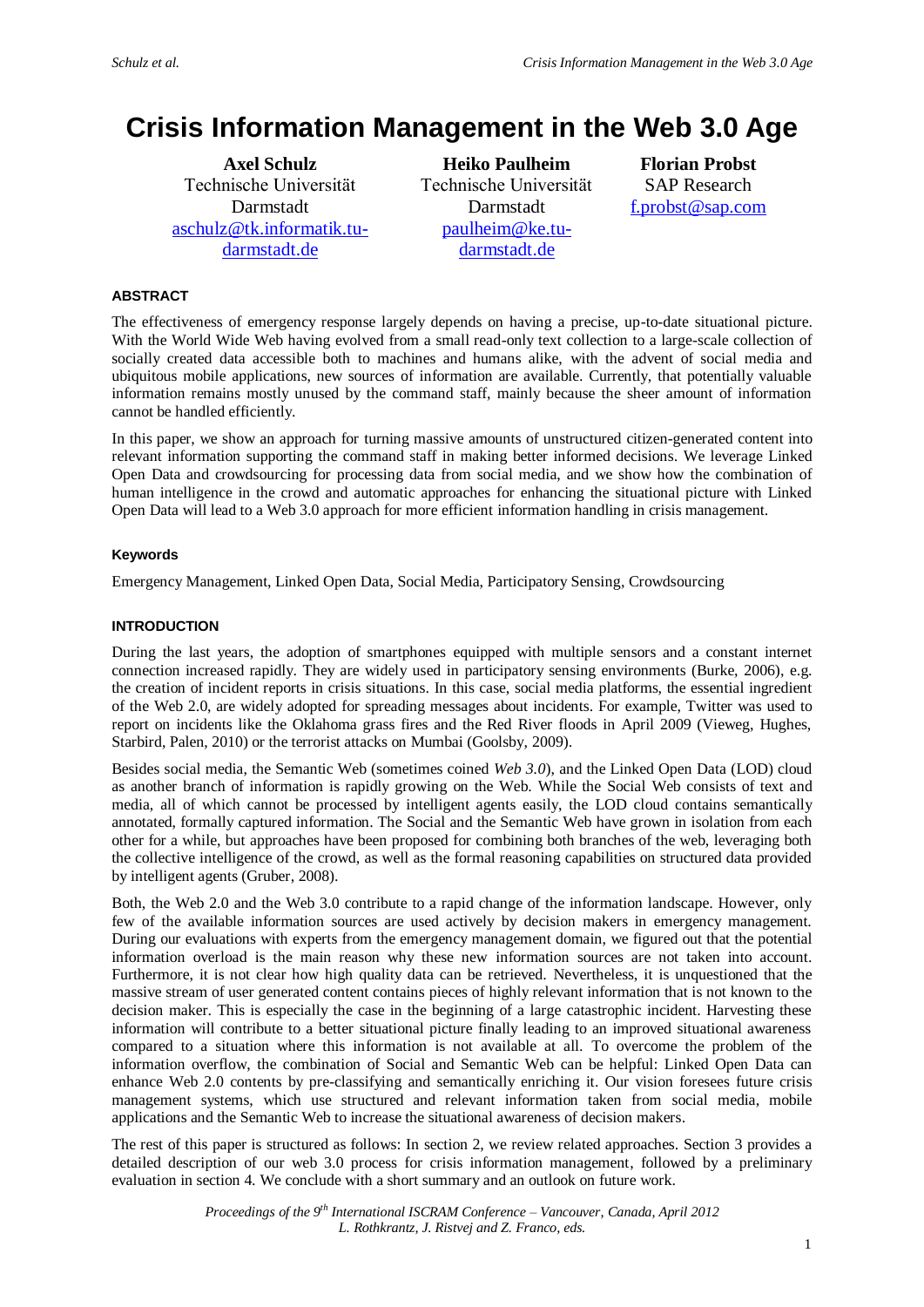## **RELATED WORK**

There are only few approaches for structuring and augmenting information provided by citizens in a crisis management context, or that utilize data sources such as Linked Open Data.

For structuring information about incidents reported via Tweets, the *Tweak the Tweet* project<sup>1</sup> proposes a syntax which supports a more efficient extraction of relevant data, which has to be used before tweets are sent in. For filtering incoming information, Ushahidi, especially known from the Haitian earthquake, is a platform that facilitates crowdsourcing during disasters (Okolloh, 2008).

The application of Linked Open Data in emergency management applications has been discussed in several approaches. (De Faria Cordeiro, Marino, Campos, Borges, 2011) describe an architecture which makes use of the Linked Data paradigm to represent and process information in emergencies. Ortmann et al. have discussed a similar approach (Ortmann, 2011). In their scenario, texts from social networks such as Twitter, are turned into structured information, such as Linked Open Data and enriched using volunteers. One of the rare works combining Web 2.0 and LOD is *SemSor* (Heim and Thom, 2011). In this approach, social media is constantly crawled and information is tagged with links to entities in LOD. This allows the retrieval of information that is not syntactically related to the situation at hand.

Social networks as well as Linked Open Data contain a vast amount of information, which is way too large to handle for an emergency management staff. All the approaches above have shortcomings when it comes to deal with that large amount of information. Information filtering is either neglected completely or supposed to be performed manually by some information management officer, who may quickly become a bottleneck. In contrast, the work discussed in this paper tries to minimize the manual efforts for filtering information by introducing machine learning methods such as clustering and trained classifiers.

### **THE WEB 3.0 PROCESS FOR CRISIS INFORMATION MANAGEMENT**

In [Figure 1](#page-1-0) three central steps for future crisis information management building on social media, Semantic Web technologies and crowdsourcing are shown. The steps are *information collection, information classification* and *information enrichment*. For all three steps discussed in the Web 3.0 crisis information management process, prototypes have been developed in the InfoStrom<sup>2</sup> project.



**Figure 1. The Web 3.0 process for crisis information management**

<span id="page-1-0"></span>-

<sup>&</sup>lt;sup>1</sup> http://wiki.crisiscommons.org/wiki/Tweak the Tweet [Accessed: 16-Feb-2011]

 $2 \frac{\text{http://www.infostrom.org/}{\text{16-Feb-2011}}$  $2 \frac{\text{http://www.infostrom.org/}{\text{16-Feb-2011}}$  $2 \frac{\text{http://www.infostrom.org/}{\text{16-Feb-2011}}$  [Accessed: 16-Feb-2011]

*Proceedings of the 9th International ISCRAM Conference – Vancouver, Canada, April 2012 L. Rothkrantz, J. Ristvej and Z. Franco, eds.*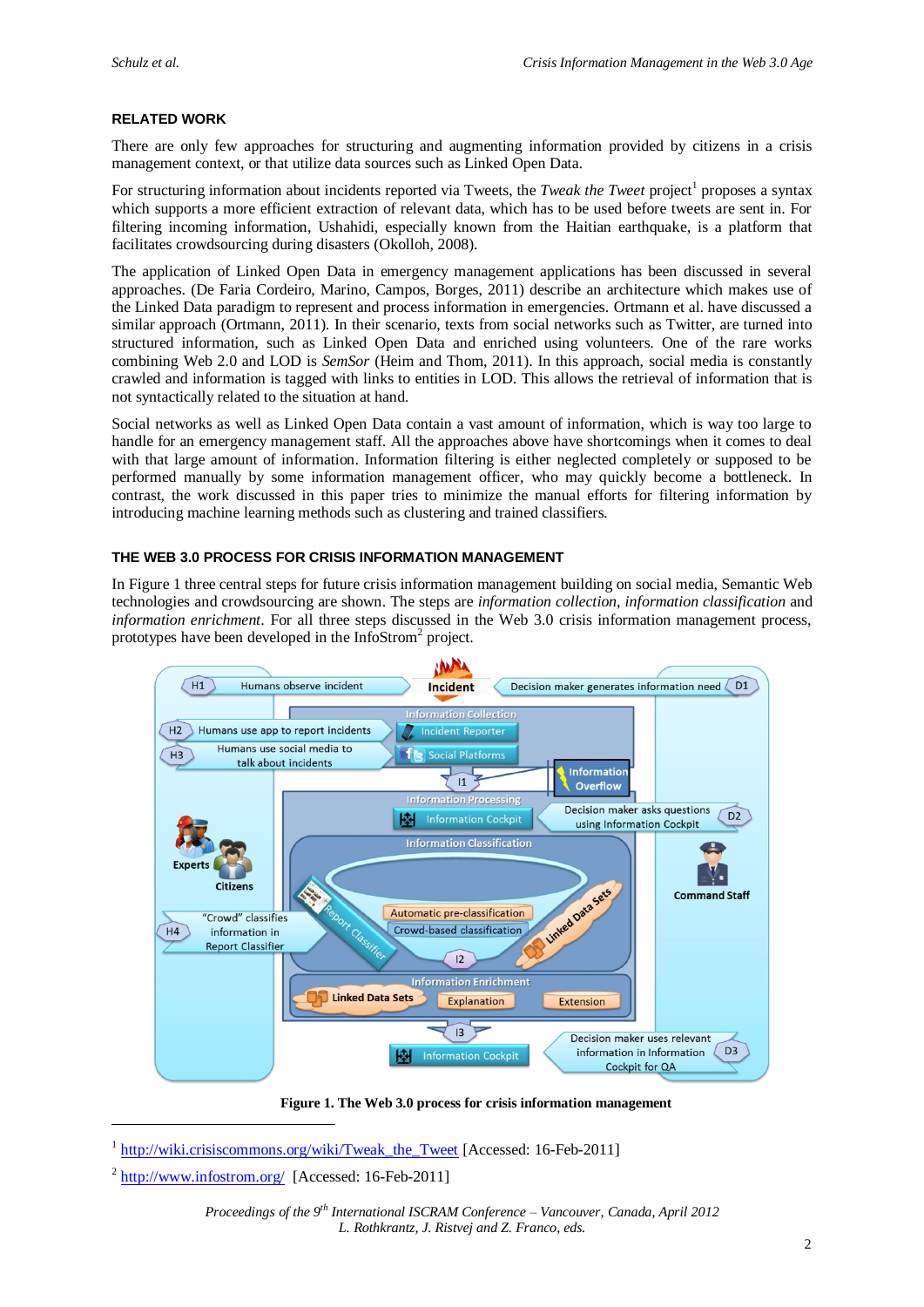## **Information Collection**

Today as well as in the future, citizens witnessing an incident (H1) will call for help, but they will also share what they just encountered using social media. With the massive spread of smartphones, this kind of communication will become a valuable information source for crisis management. Channeling and collecting this stream of information will be done via specialized mobile applications (H2) and social platforms like Twitter or Facebook (H3). To cover that use case, we developed the mobile *Incident Reporter* application that can be used by citizens for reporting. The *Incident Reporter* application allows the submission of images, audio, and textual description, which are submitted as clearly related information objects in contrast to existing social media platforms.

Information collected in that way results in an information base I1, that is unstructured, unsorted, and may contain redundancies. Thus, it cannot directly be used for satisfying the information need of the decision makers, but requires further processing.

### **Information Classification**

In the *information classification* step the goal is to reduce the incoming flood of information (I1) to a set of reports that is relevant to the information need of the command staff using automatic and crowd-based classification. We chose the approach of having the command staff asking questions in order to articulate a particular information need (D2). Some example questions would be: "Are there still people in the burning building?" or "Can we cross the bridge with a 12 ton fire truck?". We call this approach *question guided relevance rating*. Reports that are helpful for answering a question are considered to be relevant for the command staff. These steps can be done using the *Information Cockpit*, which is the central access point for the decision maker. From this module, the decision maker can call for participation in social networks.

Before providing the information objects to a crowd for filtering, they are pre-classified in the a*utomatic preclassification* step to simplify and speed up the classification process. In this case, Linked Open Data is used. Text information obtained from social networks and human observers is usually very short and may contain noise such as typing errors, abbreviations, and colloquial language. This makes it hard to classify the information automatically. In this case, additional annotations of the information objects are helpful to perform an automatic pre-classification. Common tagging and annotation engines, such as DBPedia Spotlight<sup>3</sup> or Open Calais<sup>4</sup>, are capable of augmenting textual information with semantic annotations and references to entities in Linked Open Data.

For example, the decision maker may ask a question such as "Is there a fire at university?" In this scenario, this question implicitly refers to the university of Darmstadt in Germany, although "Darmstadt" is not explicitly mentioned. A message that will be identified as being relevant may be "It is burning at TUD", where "TUD" is the commonly used abbreviation of "Technische Universität Darmstadt", which is the official name of the Darmstadt university. A tagging engine may now annotate the string "university" with the DBPedia category *dbpedia-owl:University*, as well as the string "TUD" with the DBPedia entity *dbpedia:Technische\_Universität\_Darmstadt*. Since there is a link (i.e., *rdf:type*) between the latter two, a similarity score can be computed between the question and the report in question, e.g., by counting the number of traversed links in Linked Open Data. Sorting the information objects by those similarity scores leads to a preclassified collection of information, which has a higher relevance according to a question than other information items have. This augmentation process is shown in [Figure 2.](#page-2-0)





<span id="page-2-0"></span>By using additional machine learning methods, such as clustering, the dataset may be further prepared for being processed. To that end, additional information gathered from Linked Open Data may be used to generate features as input to a machine learning tool (Paulheim and Fürnkranz, 2011). As a result, clusters containing duplicates or very similar information items may be further reduced.

-

<sup>&</sup>lt;sup>3</sup> <http://dbpedia.org/spotlight> [Accessed: 16-Feb-2011]

<sup>&</sup>lt;sup>4</sup> <http://www.opencalais.com/> [Accessed: 16-Feb-2011]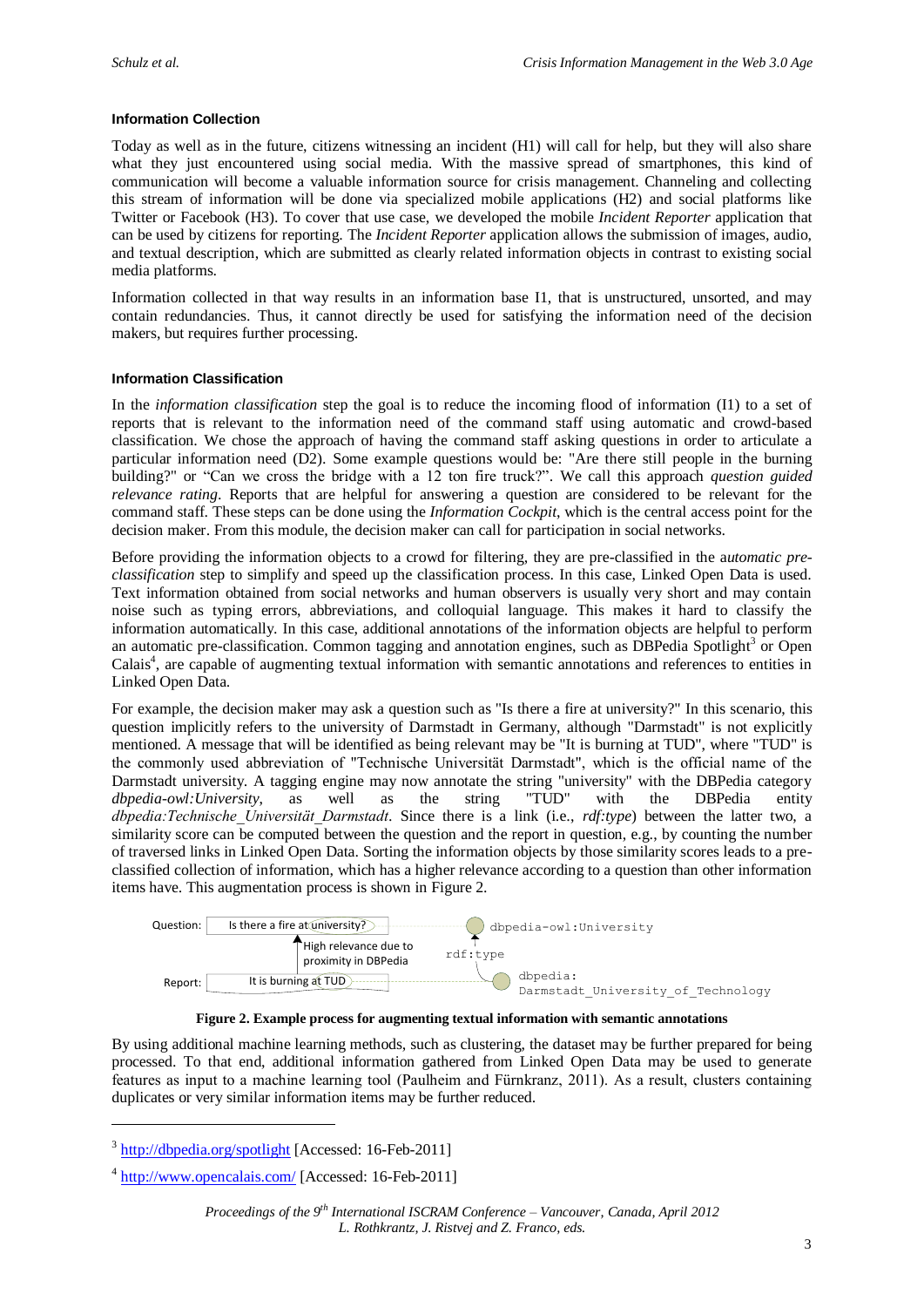After the pre-classification, crowdsourcing mechanisms are applied in the c*rowd-based classification* step to analyze the information and filter it according to the relevancy for a specific question (H4). For that purpose, we implemented the *Report Classifier* application, which is based on the *question guided relevance rating*.

The crowd must not necessarily be trained rescue personnel for producing useful ratings, as many questions posed by the decision makers can be answered with common sense, as for example, the color or the smell of the smoke. All citizens can access the *Report Classifier* from everywhere, using a web browser. They can select a specific incident and one of the questions posed by the command staff. The application provides all usergenerated reports from within the area of the selected incident so that each report can be rated with respect to its usefulness for answering the question. All ratings are then employed in a relevance model to determine a relevance score for each rated information object. Because this concept of the *Report Classifier* only works if the crowd reaches a critical mass, we added Social Network integration. This allows the distribution of a call for ratings to several Social Platforms, where interested people like local citizens use the Classifier to give their ratings.

The resulting dataset contains relevant information specific to questions, which can be further processed.

#### **Information Enrichment**

The resulting information is further augmented with additional information. First, this augmentation of the information base I2 is done in the *information explanation* step, as shown in [Figure 1,](#page-1-0) by adding additional information using references to entities in Linked Open Datasets. E.g. the dataset with classified information might contain strings for which background knowledge might not be easy to find, which could be the chemical properties of sulfur to make a proper risk assessment near a sulfur reservoir. Using Linked Datasets like  $\overline{DBPedia}^5$ , Freebase<sup>6</sup> or OpenCyc<sup>7</sup>, we can offer additional information as annotations to provide essential knowledge.

Furthermore, the information base can be extended in the *information extension* step shown in Figure 1 by providing additional context information for the objects mentioned in the information stream, e.g., indicating other objects next to the incident that require protection. Important buildings might be hospitals in a reachable area or other protection-worthy buildings in danger like chemistry plants. This information could also be visualized on a map showing the area of danger using geo-referenced linked datasets, such as Linked Geo Data. Another example for information extension is the integration of information about persons relevant for fighting the incident. For example, the president of the university might not be known to the decision maker, but their office might serve as a relevant information hub for coordinating the rescue activities.

The result of the *information enrichment* step is a dataset (I3), containing the information objects resulting from *information classification step* (I2) that are now (partly) explained and augmented with relevant context information. These can now be used by the decision maker.

#### **PRELIMINARY EVALUATION**

For analyzing the validity of our approach, we have conducted a series of preliminary user studies with 12 experts with 2 to 20 years of experience in the emergency management domain. Our goal was to receive qualitative feedback on how our process of generating reports using mobile applications and filtering that information using crowd-sourced mechanisms are applicable. The general impression of the prototypes was, that the "presented information is well structured" and the presented prototype "applications are useful" in the work of an emergency response staff. Furthermore, our way of handling the information overflow was seen as promising and helpful for the command staff.

| Correctness | <b>Completeness</b> | Timeliness | Objectivity | Credibility | Relevance |
|-------------|---------------------|------------|-------------|-------------|-----------|
| 4.25(0.95)  | 3.5(0.57)           | 5.25(1.26) | 4.75(0.95)  | 4.75(0.5)   | 4.5(0.57) |

<span id="page-3-0"></span>**Table 1. Average subjective measures for the provided information on a seven point Likert scale with 1 = low and 7 = high (standard deviation in parenthesis)**

-

<sup>&</sup>lt;sup>5</sup> <http://dbpedia.org/> [Accessed: 16-Feb-2011]

<sup>&</sup>lt;sup>6</sup> <http://www.freebase.com/> [Accessed: 16-Feb-2011]

<sup>&</sup>lt;sup>7</sup> <http://cyc.com/opencyc> [Accessed: 16-Feb-2011]